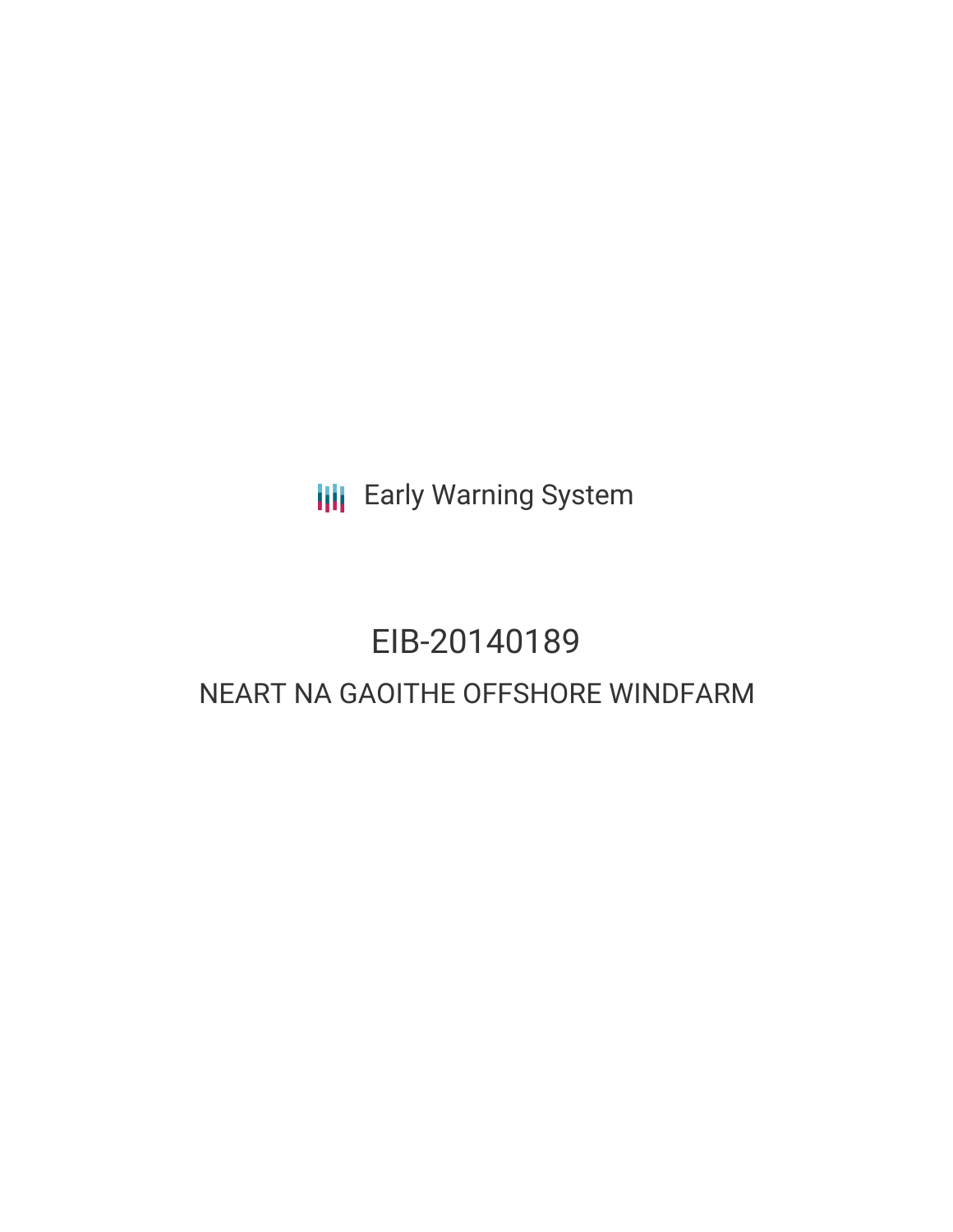

## **Quick Facts**

| <b>Countries</b>              | United Kingdom                 |
|-------------------------------|--------------------------------|
| <b>Financial Institutions</b> | European Investment Bank (EIB) |
| <b>Status</b>                 | Proposed                       |
| <b>Bank Risk Rating</b>       | U                              |
| <b>Voting Date</b>            | 2015-09-16                     |
| <b>Borrower</b>               | MAINSTREAM RENEWABLE POWER LTD |
| <b>Sectors</b>                | Construction, Energy           |
| <b>Investment Type(s)</b>     | Loan                           |
| <b>Project Cost (USD)</b>     | \$2,483.63 million             |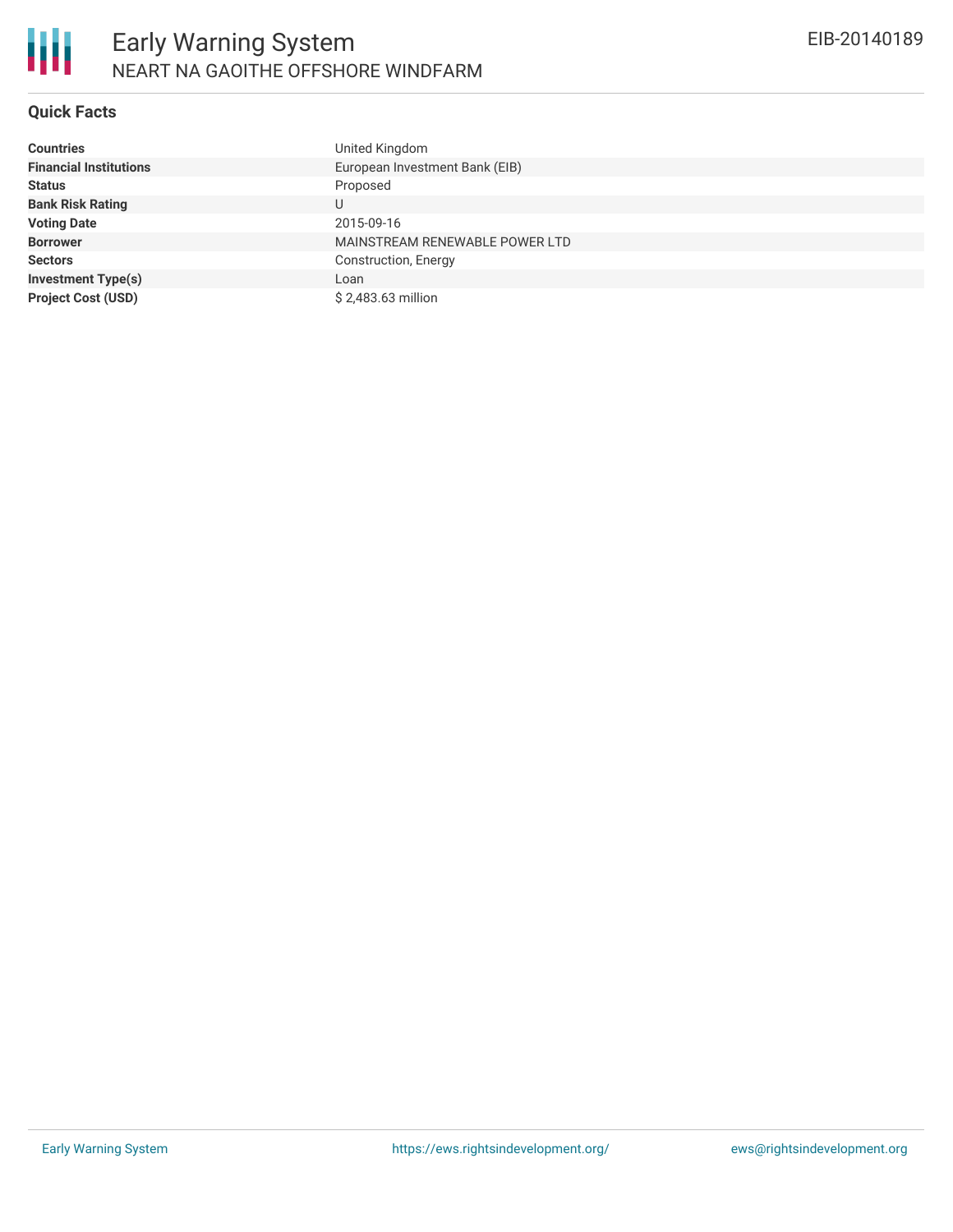

## **Project Description**

This project finances the construction and operation of a large-size 450MW offshore windfarm of up to 75 turbines, 15km off the coast of Fife, Scotland.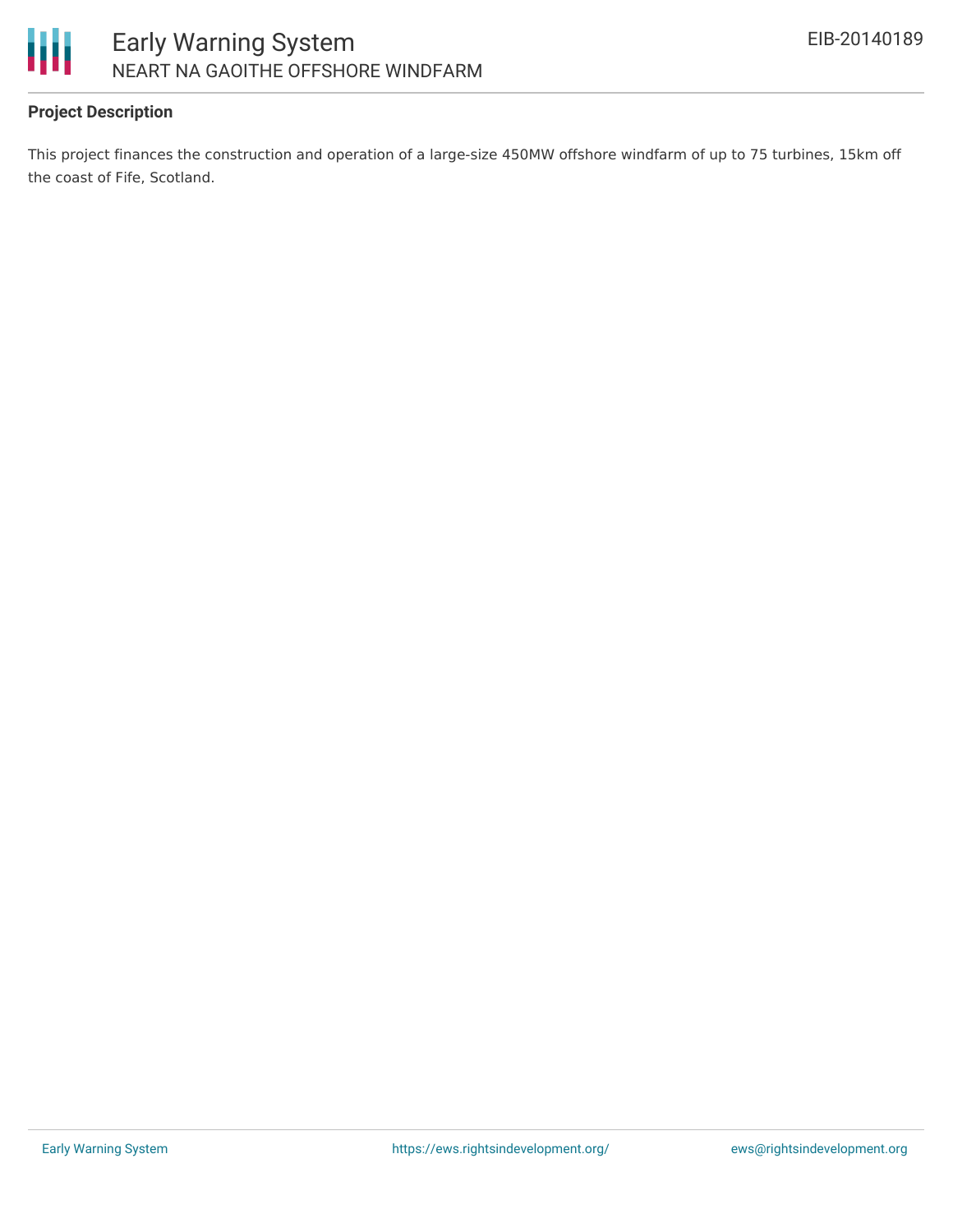

#### **Investment Description**

European Investment Bank (EIB)

Mainstream Renewable Power Limited, the implementing company for this project, was founded in 2008 and is based in Dublin, Ireland.